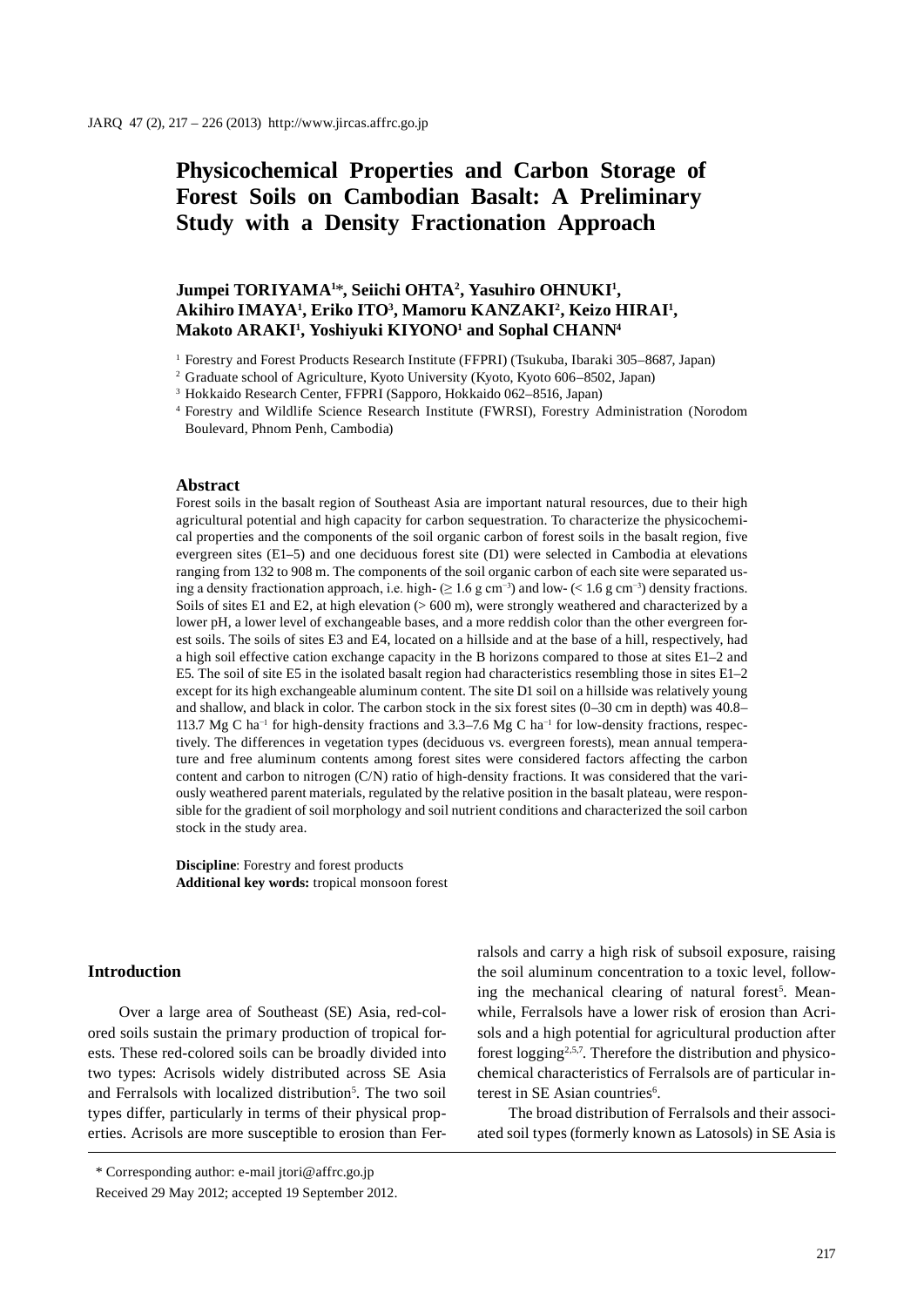#### J. Toriyama et al.

restricted to areas on easily weathered basic rock, typically basalt<sup>5,6</sup>. Ferralsols, and their associated soil types of basic rock origin, occur under wide-ranging climates where the mean annual temperature exceeds 22°C and the mean annual precipitation exceeds 700 mm<sup>6</sup>. They are distributed in parts of Cambodia, Vietnam, Thailand, Malaysia, and Indonesia<sup>6</sup>. Tropical monsoon forests still remain in eastern and northeastern parts of Cambodia, where Neogene to Quaternary basalt is distributed $22.23$ . However, the physicochemical properties of the region's forest soils are still not fully understood, despite increasing pressures from rapid economic growth and development.

Earlier studies of Cambodian basalt soils focused on agricultural production and soil mapping2,7,9 and clarified that "red soil" or Latosols (= Ferralsols) occurred on basalt area in combination with "black or brown soils" or basic Lithosols7 . The red soil was recognized as having high agricultural potential for rubber plantations, compared to the neighboring black or brown soils $2,7,9$ . Recently, studies have also examined carbon sequestration in basalt soil in relation to reducing atmospheric greenhouse gas levels and thus minimizing the effects of global warming. Toriyama et al.<sup>16</sup> reported that forest soils on basalt had a higher mean carbon stock than those on sedimentary rocks for both evergreen and deciduous forest types in Cambodia. The composition of soil organic carbon, however, remains uncertain.

Soil organic carbon consists of various functional pools with different chemical properties and turnover rates<sup>11,12,20,21</sup>. The density fractionation approach is intended to separate these functional pools by the use of heavy liquid<sup>12,20</sup>. In many cases, the low-density fractions such as fresh plant debris have high carbon to nitrogen (C/N) ratios and turnover rates, compared to high-density fractions such as organo-mineral complex $11,12,20,21$ . The climatic and mineral controls governing the quality and turnover rates of each density fraction are important processes for the stabilization of soil organic carbon<sup>12,21</sup>. These studies have also helped develop the conceptual models that explain the flow of soil organic carbon in the decomposition process $12,20$ . By evaluating the density fractions of soil organic carbon in tropical monsoon forests where the functional pools of soil carbon are less well studied, future study could upgrade the conceptual models to the process models for predicting carbon dioxide emissions from forest soils during forest logging and sequential agricultural production in the region. As a preliminary study, the density fractionation of soil carbon should be applied to several forest sites, including different forest types and topographic features in tropical monsoon regions. Accordingly, this study aimed to characterize the

soil physicochemical properties and the components of soil organic carbon using the density fractionation approach and clarifying their relationships to the basaltic landscape in tropical monsoon forests on Cambodian basalt.

## **Materials and methods**

#### **1. Study site**

The study site was located in Mondulkiri and Kampong Thom provinces, Cambodia (Fig. 1). The geology of the two regions is extensively basalt and referred to as Neogene to Quaternary mafic volcanic rocks $22,23$ . In both regions, five evergreen sites (E1–5) and a deciduous forest site (D1) were selected.

The study area in Mondulkiri is an undulating zone near the border with Vietnam (Fig. 1). The study area forms part of a basalt plateau with a height below 1000 m a.s.l. The mean annual temperature and rainfall of Mondulkiri province (around 900 m a.s.l.) are 20°C and 2250 mm, respectively. A hill evergreen forest plot (E1) at 908 m a.s.l., three secondary evergreen forest plots (E2–4) at 687, 461, and 227 m, respectively, and a deciduous dipterocarp forest plot (D1) at 526 m were established. In the high elevation area of Mondulkiri, shifting cultivation has been conducted by ethnic groups, similarly to the other mountainous areas of Cambodia2 . The repeated burning of grassland has also been conducted in the area surrounding the E1 site<sup>2</sup>. However, little information ex-



**Fig. 1. Location of the study site**

The gray area in map A shows the distribution of  $basalt<sup>22</sup>$ . The numbers in map B denote the elevation at 200-m intervals.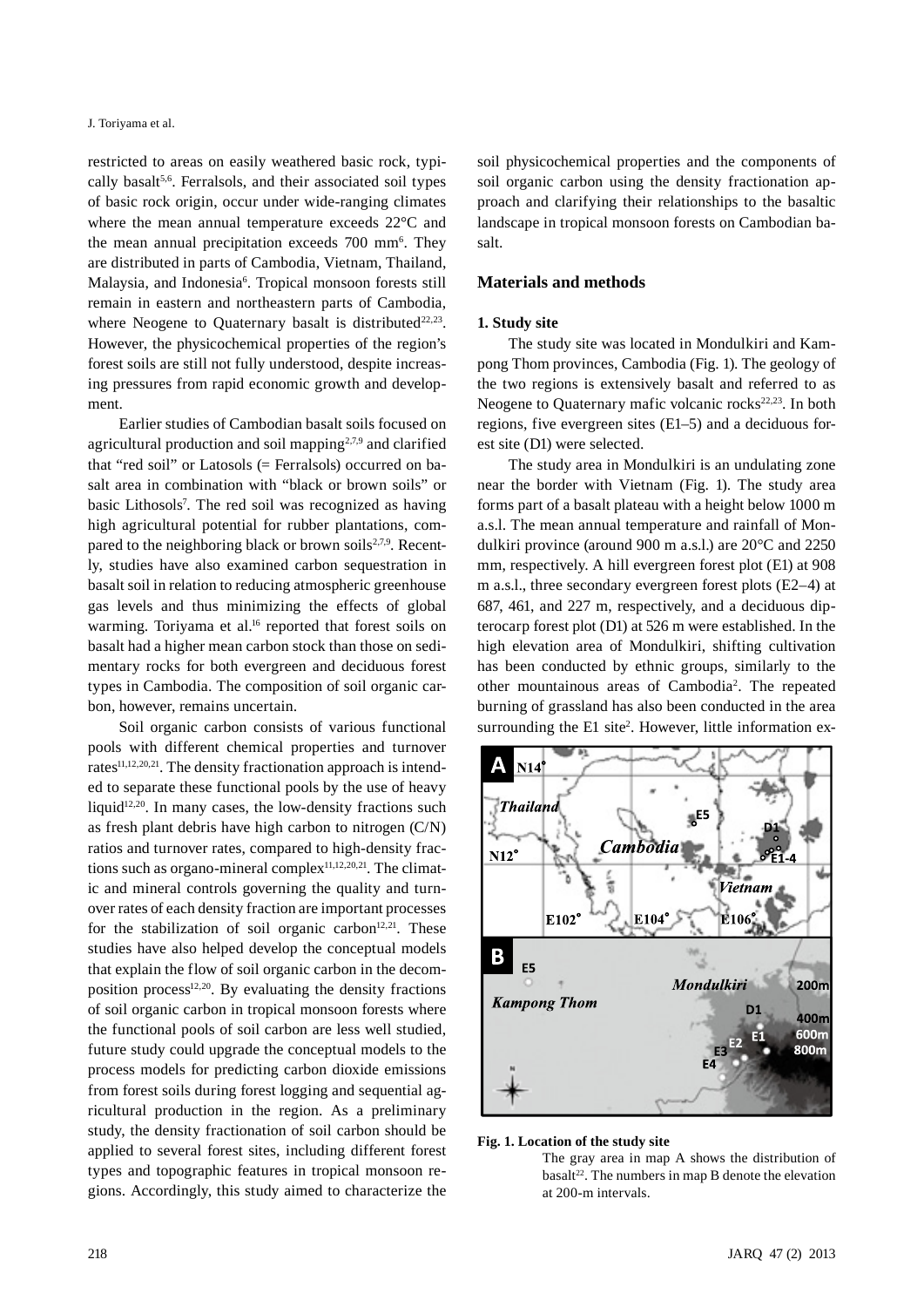ists on the land use history of each forest site. The study area in Kampong Thom is in the flat part of central Cambodia, 200 km west of Mondulkiri, and a type of isolated basalt region that is widely found in central Cambodia. The mean annual temperature and rainfall of Kampong Thom province are 27°C and 1800 mm, respectively. A secondary evergreen forest plot (E5) at 132 m a.s.l. was established in this region. Field surveys were conducted in May 2004 (Mondulkiri) and February 2006 (Kampong Thom). The forest biomass was highest in the secondary evergreen forest (sites E2–5), followed by the hill evergreen forest site (E1) and deciduous dipterocarp forest site (D1, Table 1).

## **2. Soil morphology**

Sites E1−2 and site D1 are located in areas of Ferralsols and Cambisols, respectively, and sites E3−4 are on the transitional zone between the two soil types<sup>2</sup>. Site E5 is situated in an area of Acrisols<sup>2</sup>. In each forest plot, soil auger boring was undertaken to obtain a representative soil profile in the area and we established soil profiles ranging from 90 to 200 cm in thickness (Appendix 1). In general, the high elevation  $(> 600 \text{ m})$  evergreen forest soils exhibited more advanced weathering of soil parent materials compared to those at low elevation (< 500 m) sites, except for the E5 site. The main soil color was redder in sites E1 and E5 (2.5YR in Munsell color), followed by sites E2, E3, and D1 (5YR), and E4 (7.5YR) respectively. The soil of site Dl was black in color (5YR 1.7/1– 2/1) in the A horizon. Soils in sites E1, E2, and E5 did not contain coarse mineral fractions. Weathered gravel or boulders were observed in sites E3, E4, and D1. The soil thickness exceeded 7 m in sites E1 and E2 and 1.5 m in site D1, according to a penetration test using a dynamic cone penetrometer<sup>8</sup>.

#### **3. Soil sampling and analysis**

Soil samples for physicochemical analysis were col-

lected from each horizon and placed in plastic bags. Further soil samples to measure the bulk density, gravel, and coarse organic matter content were collected from the middle depth of each horizon and placed in three l00-mL  $(19.6 \text{ cm}^2 \times 5.1 \text{ cm})$  steel cylinders.

For air-dried soil samples  $(< 2$  mm), pH (H<sub>2</sub>O and KCI) was determined using a glass electrode. The cation exchange capacity (CEC) and exchangeable bases (Ca, Mg, K, and Na) were determined using ammonium acetate<sup>13</sup> (pH 7) and atomic absorption and flame emission spectrometry (SOLAAR S2, Thermo Electron Co., Ltd.). Exchangeable Al and H were evaluated by titration using 1 M KCl<sup>25</sup>. The effective cation exchange capacity (ECEC) was defined as the sum of exchangeable bases and exchangeable Al and H. Base saturation and Al saturation were defined as the ratio of exchangeable bases to CEC and exchangeable Al to the ECEC, respectively. The total soil carbon (C) and nitrogen (N) contents were assessed using the dry combustion method (Sumigraph NC analyzer NC-22F,Sumika Chemical Analysis Service, Ltd.). Clay  $(< 0.002$  mm) and fine silt  $(0.002-002$  mm) contents were determined using the pipette method<sup>3</sup>, coarse silt  $(0.02-0.063$  mm) and sand content  $(0.063-2)$ mm) were measured using wet sieving, and particle density was analyzed using a pycnometer. The bulk density of fine soils  $(< 2$  mm) and the gravel and coarse organic matter  $(≥ 2 mm)$  content were measured on an oven-dry (105°C, 24 h) basis. To evaluate mineral control on soil C storage, free Fe and Al contents<sup>1</sup> were determined using acid ammonium oxalate (Fe<sub>o</sub> and  $AI<sub>o</sub>$ ) and sodium-pyrophosphate extractions (Fe<sub>p</sub> and  $AI<sub>p</sub>$ ), and inductively coupled plasma emission spectrometry (OPTIMA 4300 DV, PerkinElmer Co., Ltd.) for the same soil horizons as used for density fractionation.

#### **4. Density fractionation**

Density fractionation was conducted using soil samples from the upper three soil horizons (< 62 cm depth) of

| Plot ID        | Elevation | Slope     | Basal area            | $AGB^{*1}$            |            | Forest type Major tree species         |
|----------------|-----------|-----------|-----------------------|-----------------------|------------|----------------------------------------|
|                | m         | degree(°) | $m2$ ha <sup>-1</sup> | $Mg$ ha <sup>-1</sup> |            |                                        |
| E1             | 908       | 13        | 29.1                  | 197                   | $HEF^{*2}$ | Schima wallichii, Lithocarpus sp.      |
| E2             | 697       | 3         | 37.8                  | 278                   | $SEF^{*3}$ | Dipterocarpus costatus, Girroniera sp. |
| E <sub>3</sub> | 427       | 12        | 28.1                  | 183                   | <b>SEF</b> | Peltophorum dasyrrhachis               |
| E4             | 229       | 12        | 46.3                  | 374                   | <b>SEF</b> | Irvingia malayana                      |
| E5             | 132       | 2         | 29.2                  | 218                   | <b>SEF</b> | I. malayana, P. dasyrrhachis           |
| D1             | 501       | 7         | 21.4                  | 116                   | $DDF^{*4}$ | Shorea siamensis                       |

**Table 1. Vegetation and site condition of the study sites**

\*<sup>1</sup> AGB = aboveground biomass; \*<sup>2</sup> HEF = hill evergreen forest; \*<sup>3</sup> SEF = secondary evergreen forest; \*<sup>4</sup> DDF = deciduous dipterocarp forest. Forest data are based on those of Tani et al.<sup>14</sup>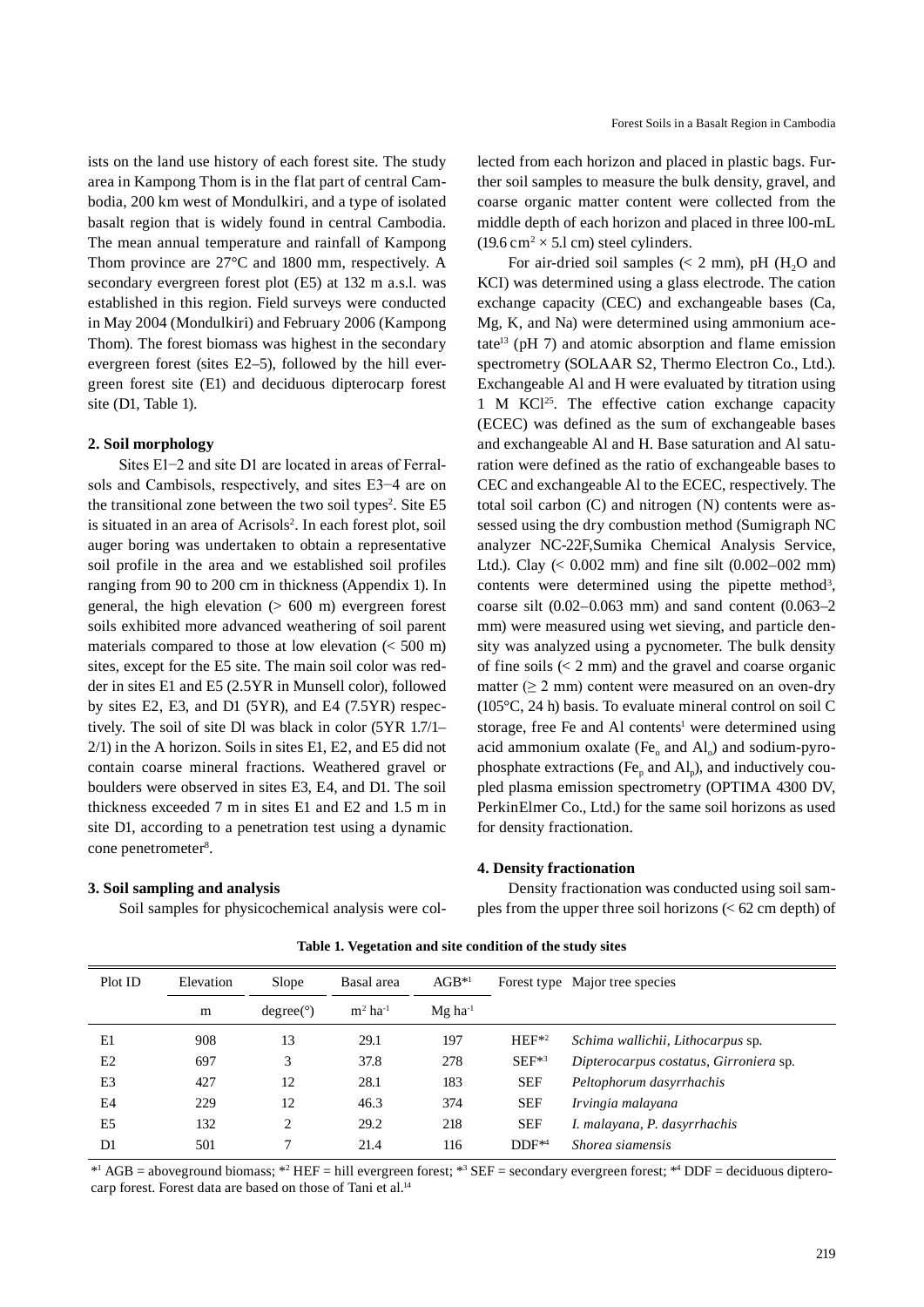each plot, following the procedure of previous studies<sup>4,21</sup> with a minor change. We separated bulk soil samples into four density fractions. Air-dried soil samples (10 g) were mixed with 1.6 g cm<sup>-3</sup> sodium polytungstate (SPT; 30 mL) solution and centrifuged (2000 g, 30 min). The floating material in the SPT solution was then rinsed with deionized water on a glass fiber filter (Kiriyama GF-P, Kiriyama Glass Co., Ltd.) until the electrical conductivity of rinse water became  $<$  50  $\mu$ S cm<sup>-1</sup>. This material was collected as a free low-density fraction (fLF) and then oven-dried at 60°C. The sediment in the SPT solution was treated with ultrasound (80 W, 5 min, 711 J mL<sup>-1</sup>) in a 50mL tube in ice water using a sonicator with a 13-mm diameter tip. The floating material after sonication (occluded low-density fraction, oLF) was recovered using the same procedure as the fLF recovery. The remaining sediment after sonication was separated by wet-sieving (63  $\mu$ m). The coarse high-density fraction (cHF,  $\geq$ 63  $\mu$ m) was oven-dried at 60°C and the fine high-density fraction (fHF,  $<$  63  $\mu$ m) was freeze-dried. The C and N contents of the four density fractions were analyzed in the same way as the bulk soil samples. In this study, the fLF contained some clay minerals, which clung to plant debris (Appendix 2). To estimate the C content of the fLF in topsoil, excluding clay minerals, we measured the weight of the fLF in topsoil before and after the dry combustion in the C content measurement. The total C stock at a depth of 0–30 cm was calculated for the low- and high-density fractions, respectively.

## **Results**

#### **1. Soil physicochemical properties**

In general, soil chemical properties were clearly distinguishable between deciduous (site D1) and evergreen forest soils (sites E1–5), and the soils of sites E1−2 also differed in certain chemical properties from those of sites E3–5. The soil of site D1 had higher pH  $(H<sub>2</sub>O)$ , exchangeable bases, ECEC, and base saturation than those of the evergreen forests (Table 2). The soil exchangeable base levels for site D1 were particularly high in calcium and magnesium compared to those of the evergreen forest soils. The soil of sites E1–2 had a higher pH (KCl) and lower Al saturation in the B horizons than the soils of sites E3–5 (Table 2). The ECEC in the B horizons was lowest in sites E1–2 (0.2–0.8 cmol kg−1), followed by sites E5 (1.0–1.2) and E3–4 (5.4–8.6).

The soil carbon to nitrogen ratio (C/N ratio) and soil physical properties were related to elevation. The soil C/N ratios of evergreen forests increased with elevation, except for the E4 site (Table 3). The soil C/N ratios in the E1–2 sites were lower in the topsoil than the subsoil, unlike those of the soils at sites E3–5 and D1. The soils of sites E1–2 had lower clay content in the B horizons those in sites E3–5. The mean soil particle density in the B horizons was low (2.64 g cm<sup>-3</sup>) at site E4 and high (3.03 g cm−3) at site E1 (Table 3). The gravel content was clearly higher in the soils of sites E3-4 and D1. No clear trend in coarse organic matter content was observed except for a high value in the soil at site E2.

#### **2. Density fractionation and free Fe and Al contents**

In this section, we refer to the total  $C$  (or  $N$ ) of four density fractions as "four pool-C (or four pool-N)" and distinguish it from the "total soil C (or total soil N)" of bulk soil. The mean recovery of soil mass (= total mass of the four density fractions) was 98.8% for bulk soil samples ( $N = 18$ ; Fig. 2a). The mean recoveries of four pool-C and -N were 92.2 and 98.4% for total soil C and N, respectively ( $N = 18$ ; Fig. 2b, 2c). In the topsoil horizons (< 11 cm depth;  $N = 6$ ; Figs. 2b, 2c), the LF (fLF + oLF) accounted for 10.3 and 6.2% of total soil C and N, respectively. The mass of the LF in the second and third soil horizons ( $\geq$  11 cm depth) was so low and undetectable, and the LF-C and -N accounted for 2.8 and 1.3% of total soil C and N, respectively, in the third soil horizons (23–62 cm depth).

The C content in the four density fractions of topsoil was in the order of oLF > fLF > cHF, fHF (Fig. 3a). It was estimated that the fLF in topsoil contained  $286 \pm 76$  g kg−1 of clay minerals by weight and the C content of the fLF, excluding clay minerals, was  $388 \pm 76$  g kg<sup>-1</sup>. A change in the C content of the four density fractions with elevation was unclear, with the exception of the fHF, which correlated positively with elevation ( $R^2 = 0.66$  for topsoil; Fig. 3a). The C/N ratios of the oLF, fLF, and fHF in topsoil peaked in the soil at site D1 (526 m elevation in Fig. 3b). The C/N ratio of the fHF varied with elevation in the same manner as for bulk soil (Fig. 3b) because the fHF was the largest component of bulk soil-C and -N. The C stock in the six forest sites (0–30 cm depth) was 40.8–113.7 Mg C ha<sup>-1</sup> for the HF (cHF + fHF) and 3.3–7.6 Mg C ha<sup>-1</sup> for the LF (fLF + oLF), respectively (Fig. 4). The  $Al_0$ ,  $Al_p$ , and Fe<sub>p</sub> contents were high in the soils of sites E1–2. The Fe $_{o}$  content was higher in the soil of sites E4 and D1 than elsewhere (Table 4).

## **Discussion**

## **1. Characteristics of red- and black-colored soils in relation to the basaltic landscape**

The physicochemical properties of red- and blackcolored soils might be influenced by their relative position on the basalt plateau<sup>2,7,10</sup>. On basalt plateaus in cen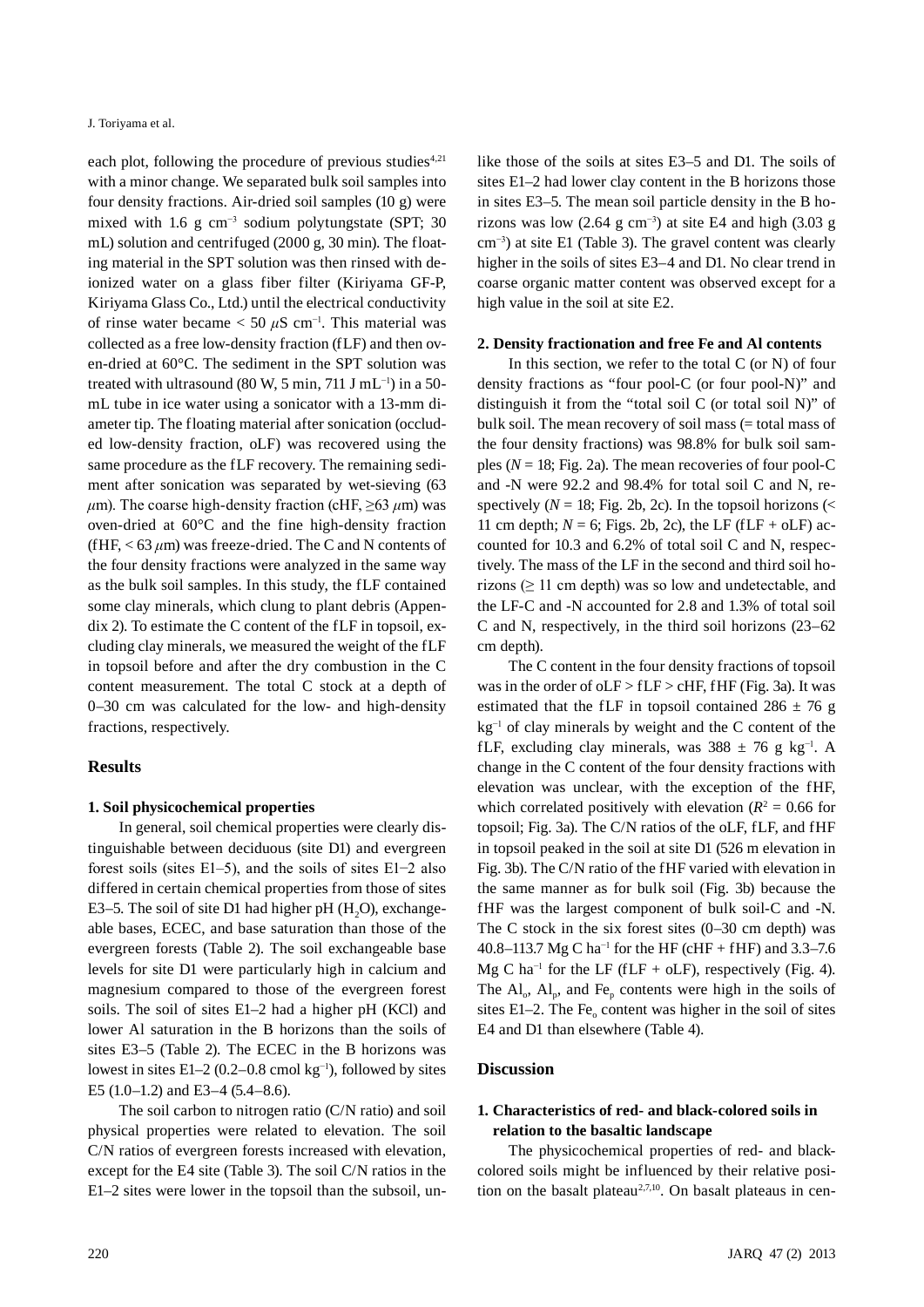tral Cambodia, where the elevation is below 200 m, red soils typically occur on the internal side of the basalt plateau, whereas black or brown soils are more common at the outer edge2,7. In the red soil series in Mondulkiri (sites E1–4), the E1–2 sites were located on relatively flat tableland at high elevation  $(> 600 \text{ m})$ , whereas the E3 and E4 sites were located on a hillside and the base of a hill, respectively. The soils of sites E1–2 were strongly weathered in terms of the lack of gravels and characterized by lower pH and exchangeable bases with a stronger red col-

| Plot ID                |                     |     |      |      |          |          |          |             |          |      |         |      | Horizon Depth pH(H,O) pH(KCl) Ex*lCa Ex Mg Ex K Ex Na Ex Al Ex H ECEC CEC Base sat.*2 Al sat.*2 |         |
|------------------------|---------------------|-----|------|------|----------|----------|----------|-------------|----------|------|---------|------|-------------------------------------------------------------------------------------------------|---------|
| (Elevation)            |                     | cm  |      |      |          |          |          | cmol $kg-1$ |          |      |         |      | $\%$                                                                                            |         |
| E1                     | Ah1                 | 8   | 4.53 | 4.02 | 0.09     | 0.36     | 0.29     | 0.12        | 1.98     | 1.21 | 4.0     | 24.7 | 3.4                                                                                             | 8.0     |
| $(908 \text{ m})$      | Ah2                 | 25  | 4.64 | 4.39 | 0.01     | 0.07     | 0.11     | 0.04        | 0.33     | 0.94 | 1.5     | 17.7 | 1.3                                                                                             | 1.9     |
|                        | B <sub>1</sub>      | 53  | 5.03 | 5.75 | 0.02     | 0.02     | 0.05     | 0.03        | 0.00     | 0.20 | 0.3     | 9.5  | 1.2                                                                                             | 0.0     |
|                        | B <sub>2</sub>      | 82  | 4.94 | 5.30 | 0.01     | 0.00     | 0.03     | 0.03        | 0.00     | 0.16 | 0.2     | 8.0  | 0.9                                                                                             | 0.0     |
|                        | B <sub>3</sub>      | 126 | 5.04 | 5.82 | 0.01     | 0.00     | 0.03     | 0.02        | 0.00     | 0.20 | 0.3     | 6.1  | 1.0                                                                                             | 0.0     |
|                        | B <sub>4</sub>      | 149 | 5.09 | 5.92 | 0.01     | 0.00     | 0.03     | 0.02        | 0.00     | 0.20 | 0.3     | 7.6  | 0.9                                                                                             | 0.0     |
|                        | B <sub>5</sub>      | 185 | 5.06 | 6.07 | 0.01     | $0.00\,$ | 0.03     | 0.03        | 0.00     | 0.26 | 0.3     | 4.9  | 1.4                                                                                             | 0.0     |
|                        | $\rm BC$            | 200 | 5.05 | 6.09 | 0.01     | 0.00     | 0.03     | 0.02        | 0.00     | 0.13 | 0.2     | 8.9  | 0.7                                                                                             | 0.0     |
| E2                     | Ah1                 | 10  | 4.39 | 4.22 | 0.51     | 0.44     | 0.22     | 0.04        | 0.94     | 0.96 | 3.1     | 15.9 | 7.5                                                                                             | 5.9     |
| (697 m)                | Ah <sub>2</sub>     | 35  | 4.91 | 4.60 | 0.05     | 0.11     | 0.12     | 0.04        | 0.00     | 0.38 | 0.7     | 14.9 | 2.2                                                                                             | 0.0     |
|                        | BA                  | 62  | 4.76 | 4.50 | 0.01     | 0.02     | 0.04     | 0.01        | 0.00     | 0.71 | 0.8     | 12.2 | $0.7\,$                                                                                         | 0.0     |
|                        | B1                  | 92  | 4.88 | 4.93 | 0.01     | 0.01     | 0.04     | 0.05        | 0.00     | 0.14 | 0.3     | 11.0 | 1.1                                                                                             | 0.0     |
|                        | B <sub>2</sub>      | 126 | 4.95 | 5.34 | 0.01     | $0.01\,$ | 0.04     | 0.03        | 0.00     | 0.21 | 0.3     | 10.4 | 0.9                                                                                             | 0.0     |
|                        | B <sub>3</sub>      | 160 | 4.96 | 5.43 | 0.01     | 0.01     | 0.03     | 0.02        | 0.00     | 0.16 | 0.2     | 10.2 | 0.8                                                                                             | 0.0     |
|                        | <b>B4</b>           | 200 | 5.01 | 5.42 | 0.03     | 0.01     | 0.04     | 0.04        | 0.00     | 0.20 | 0.3     | 9.1  | 1.4                                                                                             | 0.0     |
| $\mathop{\mathrm{E3}}$ | Ah1                 | 9   | 5.13 | 3.98 | 3.57     | 5.57     | 0.41     | 0.08        | 1.60     | 1.65 | 12.9    | 30.3 | 31.8                                                                                            | 5.3     |
| (427 m)                | Ah <sub>2</sub>     | 23  | 5.09 | 3.86 | 0.12     | 1.94     | 0.14     | 0.06        | 7.65     | 1.44 | 11.3    | 30.2 | 7.5                                                                                             | 25.3    |
|                        | BA                  | 52  | 5.03 | 3.95 | 0.04     | 0.59     | 0.07     | 0.05        | 6.33     | 1.53 | 8.6     | 40.6 | 1.9                                                                                             | 15.6    |
|                        | B1                  | 82  | 4.94 | 3.97 | 0.04     | 0.29     | 0.06     | 0.03        | 5.28     | 1.45 | 7.1     | 40.2 | 1.0                                                                                             | 13.1    |
|                        | B <sub>2</sub>      | 111 | 4.93 | 4.03 | 0.02     | 0.17     | 0.05     | 0.02        | 4.21     | 1.27 | 5.7     | 34.1 | 0.8                                                                                             | 12.4    |
|                        | $\rm BC$            | 145 | 4.91 | 3.92 | 0.03     | 0.14     | 0.05     | 0.02        | 5.41     | 1.18 | 6.8     | 44.8 | 0.6                                                                                             | 12.1    |
|                        | CB                  | 200 | 4.94 | 3.87 | 0.10     | 0.28     | 0.06     | 0.07        | 6.09     | 1.39 | 8.0     | 32.7 | 1.5                                                                                             | 18.6    |
| E4                     | Ah                  | 7   | 4.86 | 3.91 | 0.61     | 1.53     | 0.46     | 0.09        | 1.14     | 1.39 | 5.2     | 14.1 | 19.0                                                                                            | 8.0     |
| (229 m)                | B1                  | 24  | 4.66 | 3.69 | 0.06     | 0.58     | 0.20     | 0.03        | 3.72     | 1.26 | 5.8     | 13.9 | 6.2                                                                                             | 26.8    |
|                        | B <sub>2</sub>      | 43  | 4.85 | 3.81 | 0.03     | 0.45     | 0.15     | 0.04        | 3.46     | 1.40 | 5.5     | 16.0 | 4.2                                                                                             | 21.6    |
|                        | <b>RB</b>           | 110 | 4.90 | 3.80 | 0.02     | 0.00     | 0.11     | 0.06        | 3.72     | 1.52 | 5.4     | 12.6 | 1.6                                                                                             | 29.4    |
| E <sub>5</sub>         | A1                  | 10  | 4.32 | 3.82 | 0.86     | 0.27     | 0.18     | 0.03        | 1.70     | 0.57 | 3.6     | 9.4  | 14.2                                                                                            | 18.2    |
| $(132 \text{ m})$      | $\mathbf{A}2$       | 29  | 4.87 | 4.17 | 0.06     | 0.19     | 0.04     | 0.04        | 1.51     | 0.23 | 2.1     | 6.1  | 5.4                                                                                             | 24.8    |
|                        | B <sub>1</sub>      | 60  | 4.83 | 4.38 | 0.04     | 0.14     | 0.01     | 0.03        | 0.86     | 0.15 | 1.2     | 6.8  | 3.2                                                                                             | 12.5    |
|                        | $\mathbf{B}2$       | 94  | 4.73 | 4.47 | $0.04\,$ | 0.11     | $0.01\,$ | 0.03        | 0.55     | 0.30 | $1.0\,$ | 4.9  | 3.7                                                                                             | 11.2    |
|                        | B <sub>3</sub>      | 159 | 5.04 | 4.43 | 0.04     | 0.01     | 0.01     | 0.03        | 0.69     | 0.23 | 1.0     | 5.2  | 1.7                                                                                             | 13.1    |
|                        | B4                  | 200 | 5.12 | 4.40 | 0.16     | 0.05     | 0.01     | 0.03        | 0.67     | 0.26 | 1.2     | 5.4  | 4.6                                                                                             | 12.4    |
| D1                     | Ah                  | 11  | 5.99 | 4.07 | 19.85    | 11.48    | 0.94     | 0.46        | 0.00     | 0.61 | 33.3    | 40.9 | 80.0                                                                                            | 0.0     |
| $(501 \text{ m})$      | Ahc                 | 26  | 5.82 | 3.78 | 15.25    | 10.96    | 0.64     | 0.19        | 0.48     | 1.13 | 28.7    | 38.7 | 69.9                                                                                            | 1.3     |
|                        | $\rm Bc$            | 39  | 6.30 | 4.00 | 18.25    | 12.42    | 0.62     | 0.28        | 0.00     | 0.74 | 32.3    | 36.6 | 86.3                                                                                            | $0.0\,$ |
|                        | $\, {\bf B}$        | 71  | 7.05 | 4.26 | 25.22    | 17.79    | 0.40     | 0.43        | $0.00\,$ | 0.40 | 44.2    | 40.7 | 107.7                                                                                           | $0.0\,$ |
|                        | $\operatorname{CB}$ | 90  | 7.27 | 4.17 | 24.40    | 16.47    | 0.13     | 0.38        | $0.00\,$ | 0.47 | 41.8    | 35.7 | 115.8                                                                                           | 0.0     |

**Table 2. Soil chemical properties of the study sites**

 $*$ <sup>1</sup> Ex = exchangeable;  $*$ <sup>2</sup> Base and Al sat. = base and Al saturation.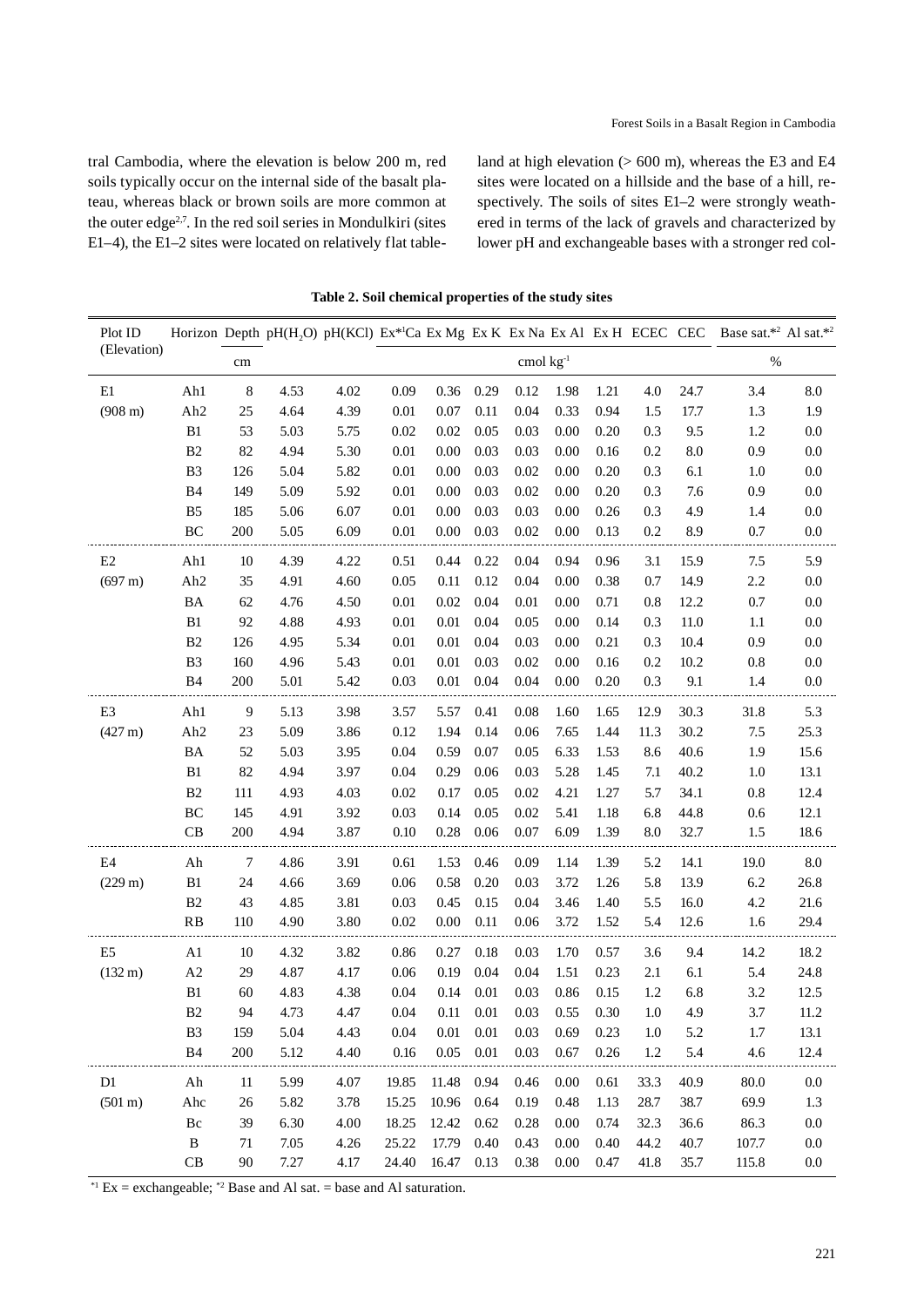or compared to the other evergreen forest soils. The high particle density in the B horizons of the soils of sites E1−2 indicated a high content of crystallized iron and aluminum in the soil clay minerals. Compared to sites E1–2, the soils of sites E3–4 had high gravel and exchangeable base contents in the B horizons. The soil of site E5, in the

| Plot ID           | Horizon Depth   |                |      |             |         |             | $TC^{*1}$ $TN^{*1}$ $C/N$ Sand C silt*2 F silt*2 |     | Clay | $PD^{*3}$ | $BD^{*3}$       | Gravel*4 | $COM^{*5}$ |
|-------------------|-----------------|----------------|------|-------------|---------|-------------|--------------------------------------------------|-----|------|-----------|-----------------|----------|------------|
| (Elevation)       |                 | $\rm cm$       |      | $g kg^{-1}$ |         | $g kg^{-1}$ |                                                  |     |      |           | $mg \, cm^{-3}$ |          |            |
| E1                | Ah1             | $\,8\,$        | 80.9 | 4.87        | 16.6    | 180         | 166                                              | 479 | 176  | 2.52      | 0.72            | 0.00     | 2.77       |
| $(908 \text{ m})$ | Ah <sub>2</sub> | 25             | 50.7 | 2.68        | 19.0    | 297         | 206                                              | 337 | 160  | 2.79      | 0.83            | 0.00     | 1.10       |
|                   | ${\bf B}1$      | 53             | 22.8 | 1.16        | 19.8    | 515         | 151                                              | 201 | 134  | 2.98      | 0.90            | 0.00     | 0.27       |
|                   | B2              | 82             | 13.0 | 0.67        | 19.3    | 620         | 102                                              | 144 | 134  | 3.04      | 0.95            | 0.00     | $0.00\,$   |
|                   | B <sub>3</sub>  | 126            | 10.7 | 0.57        | 18.8    | 806         | 85                                               | 68  | 40   | 3.05      | 0.88            | 0.01     | 0.03       |
|                   | B <sub>4</sub>  | 149            | 9.0  | 0.43        | 20.8    | 729         | 63                                               | 118 | 90   | 3.05      | 1.00            | 0.01     | $0.07\,$   |
|                   | B <sub>5</sub>  | 185            | 7.2  | 0.39        | 18.5    | 788         | 125                                              | 62  | 25   | 3.05      | 0.97            | $0.01\,$ | $0.00\,$   |
|                   | $\rm BC$        | 200            | 6.5  | 0.28        | 22.9    | 680         | 127                                              | 92  | 101  | 3.02      | 1.02            | $0.01\,$ | 0.03       |
| E2                | Ah1             | 10             | 36.0 | 2.45        | 14.7    | 99          | 127                                              | 281 | 493  | 2.88      | 0.65            | 0.00     | 9.13       |
| (697 m)           | Ah <sub>2</sub> | 35             | 20.7 | 1.21        | 17.1    | 285         | 188                                              | 225 | 302  | 2.92      | 0.70            | 0.00     | 8.60       |
|                   | BA              | 62             | 19.5 | 1.05        | 18.6    | 206         | 216                                              | 315 | 263  | 2.92      | 0.80            | 0.00     | 6.10       |
|                   | ${\bf B}1$      | 92             | 11.6 | 0.65        | 17.8    | 310         | 286                                              | 203 | 201  | 2.91      | 0.83            | 0.01     | 0.03       |
|                   | B2              | 126            | 7.5  | 0.50        | 15.0    | 303         | 133                                              | 211 | 353  | 2.95      | 0.92            | $0.01\,$ | $0.00\,$   |
|                   | B <sub>3</sub>  | 160            | 5.4  | 0.36        | 15.2    | 456         | 169                                              | 187 | 189  | 2.94      | 0.95            | $0.02\,$ | 0.03       |
|                   | B <sub>4</sub>  | 200            | 5.4  | 0.37        | 14.5    | 195         | 133                                              | 255 | 418  | 2.91      | 0.95            | 0.02     | $0.07\,$   |
| E <sub>3</sub>    | Ah1             | $\overline{9}$ | 58.7 | 4.16        | 14.1    | 96          | 79                                               | 89  | 736  | 2.62      | 0.73            | 0.14     | 6.39       |
| $(427 \text{ m})$ | Ah <sub>2</sub> | 23             | 22.6 | 1.84        | 12.3    | 49          | $\boldsymbol{2}$                                 | 85  | 865  | 2.75      | 0.63            | 0.38     | 1.71       |
|                   | BA              | 52             | 11.5 | 1.06        | 10.9    | 135         | 20                                               | 93  | 752  | 2.78      | 0.56            | 0.81     | 0.05       |
|                   | ${\bf B}1$      | 82             | 7.5  | 0.76        | 9.9     | 167         | 64                                               | 146 | 622  | 2.83      | 0.72            | 0.67     | 0.03       |
|                   | B2              | 111            | 3.5  | 0.44        | 8.1     | 218         | 97                                               | 171 | 513  | 2.88      | 0.79            | 0.35     | 0.27       |
|                   | $\rm BC$        | 145            | 4.0  | 0.47        | 8.5     | 219         | 96                                               | 142 | 543  | 2.83      | 1.13            | 0.06     | $0.30\,$   |
|                   | CB              | 200            | 5.4  | 0.55        | 9.8     | 235         | 93                                               | 166 | 505  | 2.76      | 1.08            | $0.10\,$ | 0.03       |
| E4                | Ah              | $\overline{7}$ | 26.6 | 2.71        | 9.8     | 139         | 137                                              | 304 | 420  | 2.49      | 1.06            | 0.02     | 0.35       |
| (229 m)           | ${\bf B}1$      | 24             | 13.4 | 1.77        | 7.6     | 51          | 76                                               | 291 | 582  | 2.59      | 1.13            | $0.01\,$ | 3.95       |
|                   | $\mathbf{B}2$   | 43             | 13.0 | 1.69        | 7.7     | 103         | $44\,$                                           | 285 | 568  | 2.66      | 0.61            | 0.78     | $0.58\,$   |
|                   | RB              | 110            | 9.9  | 1.38        | 7.2     | 111         | 71                                               | 279 | 538  | 2.68      | 0.48            | 1.01     | 2.55       |
| E <sub>5</sub>    | A1              | 10             | 32.9 | 2.71        | 12.1    | 30          | 58                                               | 68  | 843  | 2.79      | 1.08            | 0.00     | 2.32       |
| $(132 \text{ m})$ | $\mathbf{A2}$   | 29             | 12.3 | 1.08        | 11.4    | 25          | 47                                               | 59  | 869  | 2.84      | 1.09            | 0.00     | 1.63       |
|                   | B1              | 60             | 6.5  | 0.68        | 9.6     | 30          | 20                                               | 77  | 872  | 2.85      | 1.15            | $0.00\,$ | 0.07       |
|                   | B2              | 94             | 4.2  | 0.54        | 7.8     | 30          | 31                                               | 81  | 857  | 2.84      |                 |          |            |
|                   | B <sub>3</sub>  | 159            | 4.6  | 0.54        | 8.4     | 45          | 45                                               | 167 | 743  | 2.87      | 1.23            | 0.00     | 0.25       |
|                   | <b>B4</b>       | 200            | 4.6  | 0.51        | 9.0     | 44          | 51                                               | 174 | 731  | 2.90      | 1.08            | $0.00\,$ | 0.27       |
| D <sub>1</sub>    | Ah              | 11             | 42.3 | 2.10        | 20.1    | 218         | 208                                              | 255 | 320  | 2.68      | 1.07            | $0.01\,$ | 2.00       |
| (501 m)           | Ahc             | 26             | 25.1 | 1.46        | 17.2    | 416         | 136                                              | 199 | 248  | 2.76      | 0.89            | 0.45     | 0.13       |
|                   | Bc              | 39             | 11.1 | 0.79        | 14.1    | 502         | 103                                              | 135 | 261  | 2.75      | 0.79            | 0.67     | $0.07\,$   |
|                   | B               | 71             | 5.3  | 0.50        | 10.7    | 401         | 87                                               | 175 | 337  | 2.71      | 1.31            | $0.18\,$ | 0.23       |
|                   | CB              | 90             | 1.4  | 0.19        | $7.2\,$ | 641         | 132                                              | 147 | 81   | 2.75      | 1.23            | 0.44     | 0.33       |

**Table 3. Soil C and N contents and physical properties of the study sites**

\*1 TC and TN = total soil carbon and nitrogen contents; \*2 C. and F. silt = coarse and fine silt; \*3 PD and BD = particle and bulk density;  $*4$  Gravel = gravel content (> 2 mm);  $*5$  COM = coarse organic matter content (> 2 mm).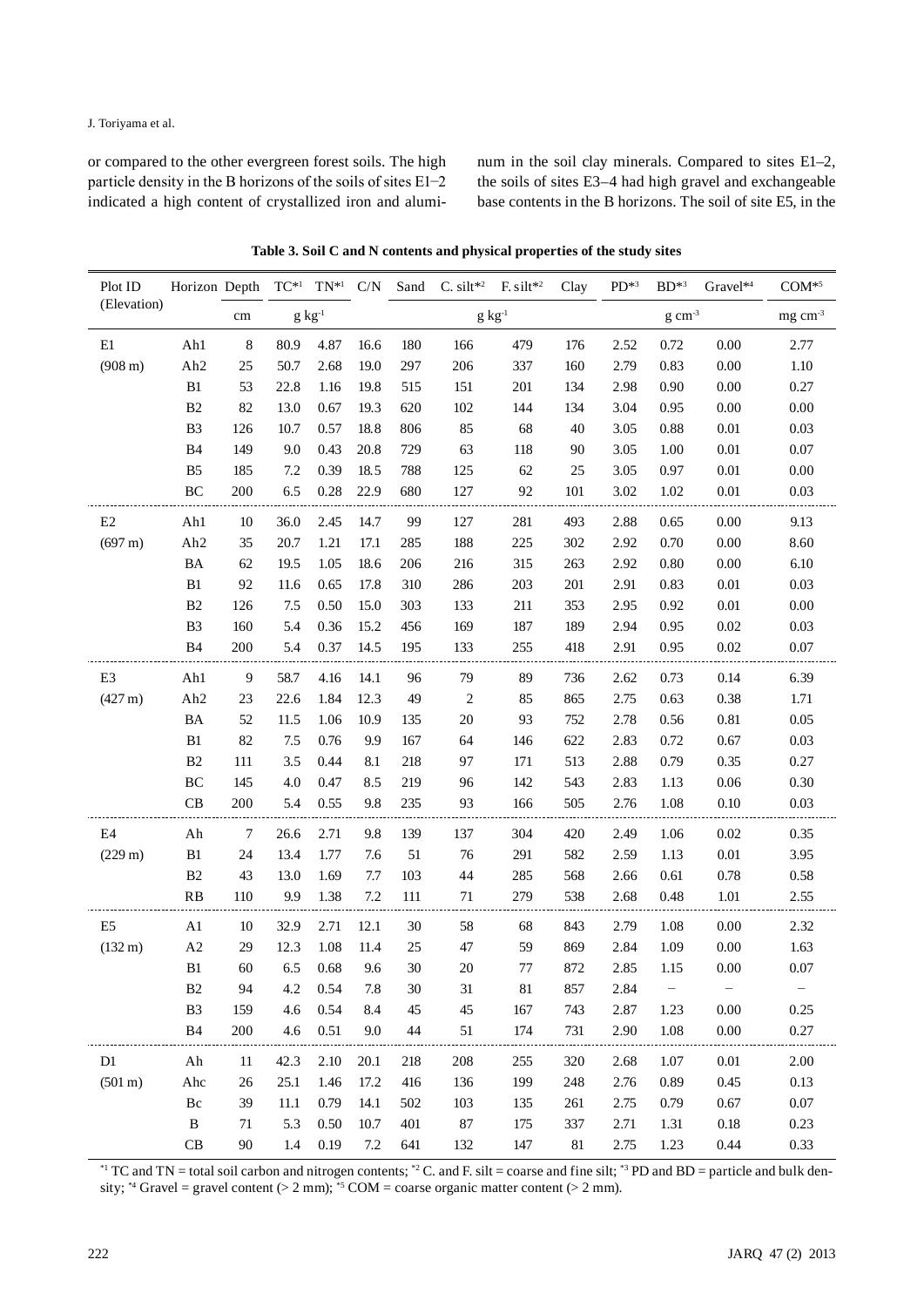isolated basalt region, had closer characteristics to those of the soils of sites E1–2 except for its high exchangeable aluminum content. These differences indicated that the soils of sites E1–2 and E5 on the stable landform of the basalt plateau had been formed over a longer time than the soils of sites E3–4. In addition, the soil of site E4, on the outer edge of the basalt plateau, might be more resistant to weathering than the others because it contained abundant quartz sand, which was supported by the low



**Fig. 2. Recovery of mass, carbon, and nitrogen in density fractionation**

(a) Mass (b) Carbon (c) Nitrogen. The set of three bars in each plot shows the top (left), the second (middle), and the third (right) soil horizons respectively. The six plots are arranged in order of site elevation (left side is lower).

 $\Box$ : fLF,  $\Box$ : oLF,  $\Box$  : cHF,  $\Box$ : fHF.

particle density and a visual judgment of the sand fraction (Table 3).

The occurrence of black soils might also be related to the time of soil formation, as regulated by the position in the basaltic landscape. The soil of site D1 on a hillside was particularly young, compacted, and shallow, was similar to the "black soil" found in central Cambodia<sup>7</sup>. The presence of fresh rocks in the soil of site D1 might restrict the downward movement of exchangeable bases7,15,17,19. The enriched exchangeable calcium and magnesium in the soil of site  $D1$ , as with limestone soils<sup>18</sup>, would increase the sorption of soil carbon onto clay minerals $12$ and help strengthen the black color of the soil organic matter.

The relationship between  $\Delta pH$  (= pH(KCl) –  $pH(H, O)$ ) and ECEC in B horizons could show the order of the weathering stage of six sites, from young D1 to advanced E1 (Fig. 5). The positive value of ∆pH in sites E1–2 is a typical feature of Ferralsols, rich in sesquioxide (Fig. 5). In summary, it was considered that the variously weathered parent materials, regulated by the relative position in the basalt plateau, resulted in a gradient of soil morphology and soil nutrient conditions in the study area.

# **2. Evaluation of soil carbon components and its implications**

In this study, the variation in soil C content was primarily attributable to the C content of the high-density fractions across the whole range of elevation. The sorption of soil carbon on clay minerals was considered the key process for stabilization of soil carbon in the study area. The formation of Al-humus complex also stabilizes soil organic matter by inhibiting microbial degradation $12$ . The increase in C content in the fHF with elevation (Fig. 3a) might be explained by the gradient of free aluminum (Table 4). In addition, the effect of climatic conditions on the C content of fHF is worth considering. The variation in elevation from 132 (E5) to 908 m (E1) in the study area can mean a difference in mean annual temperature of 4.7°C, assuming the change in air temperature as a function of elevation to be 0.6 ºC per 100 m. The cooler temperature at sites of higher elevation could result in slower decomposition on the surface of clay minerals. Unlike the HF-C, the contribution of the LF-C to total soil C in the topsoil was unrelated to elevation (Fig. 4), generally low (3.3–16.1%), and comparable to previous measurements in humid tropical forests $21$  where the LF-C accounted for 5.6 (Oxisols) to 17.8% (Ultisols) of total soil  $C$  (0–10 cm in depth, located on the slope of Mt. Kinabalu at 700 m in elevation).

The trend in the soil C/N value also matched that of the high-density fractions of fine particle sizes (Fig. 3b).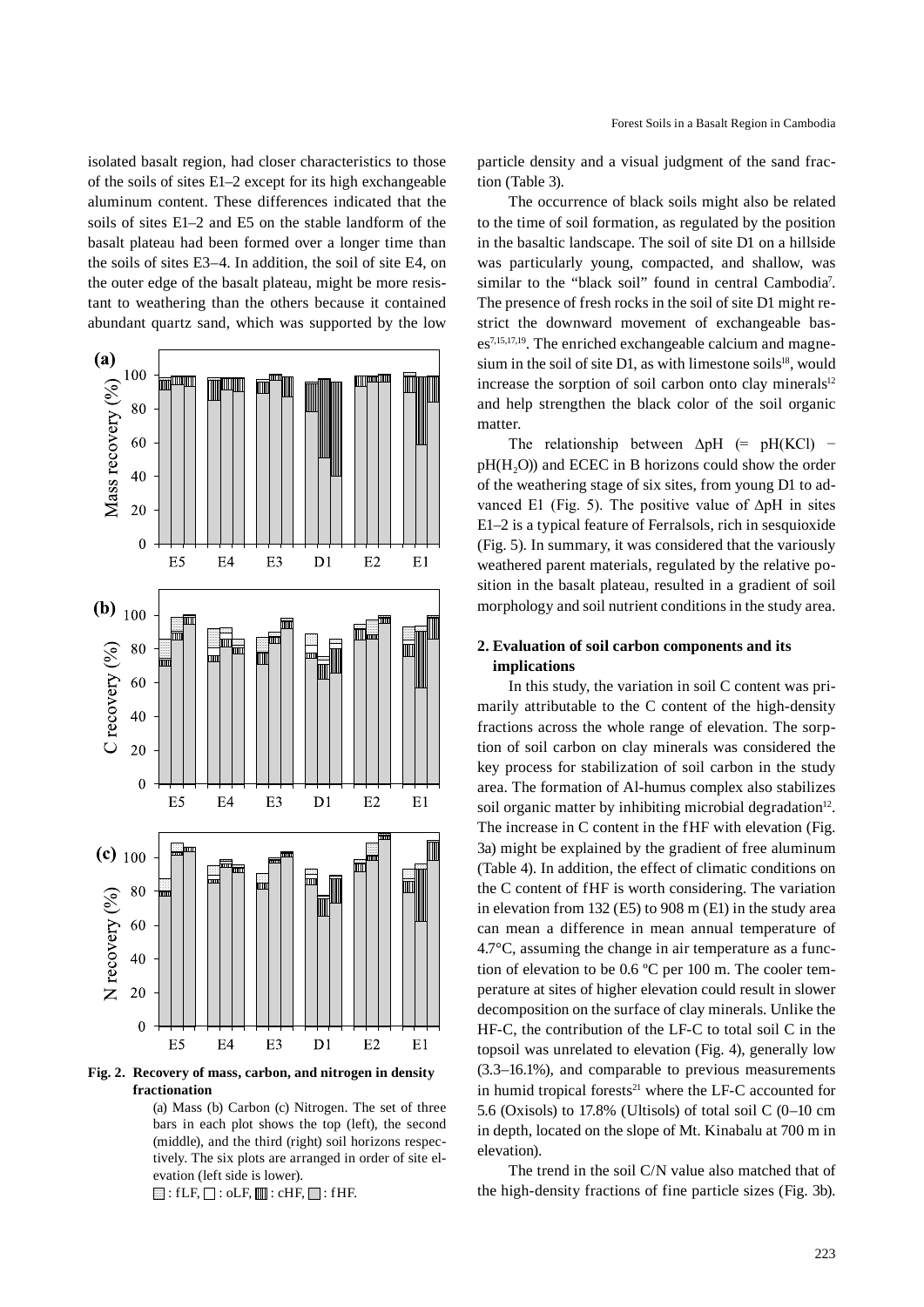#### J. Toriyama et al.



#### **Fig. 3. Carbon content and C/N ratio of density fractions in topsoil**

(a) C content (b) C/N ratio. Plot ID is displayed above the graphs. The fLF (no clay) represents fLF excluding clay minerals, which was estimated assuming that 1) plant debris contained 10% ash, 2) the weight of clay minerals was constant before and after the dry combustion, and 3) the C content of clay minerals was the same as that of the fHF. The oLF in part of the plots was not analyzed due to the small sample size.





The higher C/N ratio of fHF in site D1 than the other evergreen forest sites may reflect the high C/N ratio of the supplied plant debris (LF) in the deciduous forest soil (Fig. 3b). Among five evergreen forest sites with similar C/N ratios of LF (Fig. 3b), the higher C/N ratios of fHF at sites E1–2 than those of E3–5 indicated the reduced microbial degradation of soil organic matter on clay minerals due to the higher free aluminum content and cooler temperature in E1–2 as discussed above. Another possible factor behind the high C/N ratio of fHF in sites E1–2 was the land use history in the area of high elevation<sup>2</sup>, i.e. shifting cultivation by ethnic groups and repeated burn-

**Table 4. Free oxide contents of the upper soil layers of the study sites**

| Plot ID           | Horizon Depth   |    | $A_{\rm 1}$ |                     | $*$ <sup>1</sup> Fe <sub>0</sub> $*$ <sup>2</sup> Al <sub>p</sub> | $*^2Fe_p$ |
|-------------------|-----------------|----|-------------|---------------------|-------------------------------------------------------------------|-----------|
| (Elevation)       |                 | cm |             | $g \text{ kg}^{-1}$ |                                                                   |           |
| E1                | Ah1             | 8  | 8.9         | 1.3                 | 17.2                                                              | 34.3      |
| $(908 \text{ m})$ | Ah2             | 25 | 9.0         | 1.0                 | 12.5                                                              | 23.5      |
|                   | B1              | 53 | 8.2         | 1.2                 | 5.3                                                               | 11.8      |
| E <sub>2</sub>    | Ah1             | 10 | 6.9         | 1.2                 | 8.4                                                               | 18.9      |
| $(697 \text{ m})$ | Ah2             | 35 | 5.5         | 1.3                 | 2.0                                                               | 3.8       |
|                   | BA              | 62 | 6.2         | 1.2                 | 3.4                                                               | 7.6       |
| E <sub>3</sub>    | Ah1             | 9  | 5.7         | 1.8                 | 5.2                                                               | 8.4       |
| $(427 \text{ m})$ | Ah <sub>2</sub> | 23 | 4.7         | 1.4                 | 3.6                                                               | 5.8       |
|                   | BA              | 52 | 3.9         | 1.2                 | 2.0                                                               | 1.6       |
| E4                | Ah              | 7  | 2.1         | 4.5                 | 2.2                                                               | 5.7       |
| $(229 \text{ m})$ | B1              | 24 | 1.6         | 4.1                 | 2.2                                                               | 6.3       |
|                   | B <sub>2</sub>  | 43 | 1.7         | 3.5                 | 2.2                                                               | 6.2       |
| E <sub>5</sub>    | A <sub>1</sub>  | 10 | 2.2         | $1.5\,$             | 1.3                                                               | 1.3       |
| $(132 \text{ m})$ | A <sub>2</sub>  | 29 | 2.3         | 1.5                 | 0.6                                                               | 0.1       |
|                   | B1              | 60 | 2.2         | 1.6                 | 0.4                                                               | 0.0       |
| D1                | Ah              | 11 | 3.9         | 4.6                 | 3.1                                                               | 4.5       |
| $(501 \text{ m})$ | Ahc             | 26 | 3.8         | 4.8                 | 2.9                                                               | 4.5       |
|                   | Bc              | 39 | 3.7         | 3.6                 | 2.1                                                               | 2.5       |
|                   |                 |    |             |                     |                                                                   |           |

<sup>\*1</sup> Al<sub>o</sub>, Fe<sub>o</sub> = Al and Fe extracted by acid ammonium oxalate; <sup>\*2</sup> Al<sub>p</sub>, Fe<sub>p</sub> = Al and Fe extracted by sodium-pyrophosphate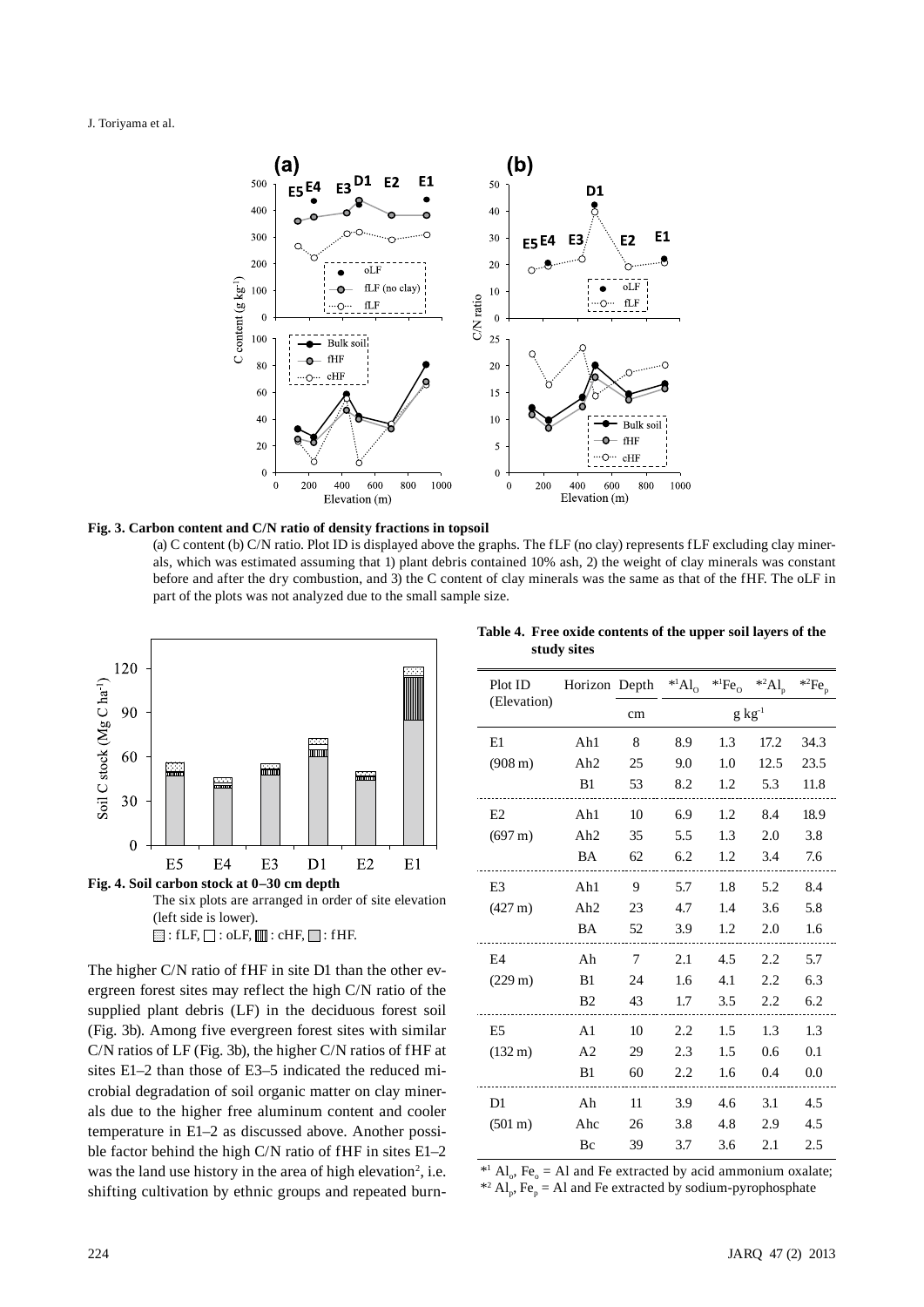ing of grassland, though little information on land use history was available for each forest plot. In the lowland



**Fig. 5. Relationship between ∆pH and ECEC in B horizons of forest soils in the study sites**

tropics<sup>24</sup>, the history of deforestation and the sequential occurrence of grassland increased soil C/N ratios in subsoil horizons. Future studies used to analyze tree species composition or the use of stable isotope techniques could help clarify the effects of land use history on soil C stocks.



**Appendix 2. Photograph of the free low-density fraction at site E1 (0–8 cm depth)** The arrows show how the clay clung to plant debris.



**Appendix 1. Photographs of soil profiles**